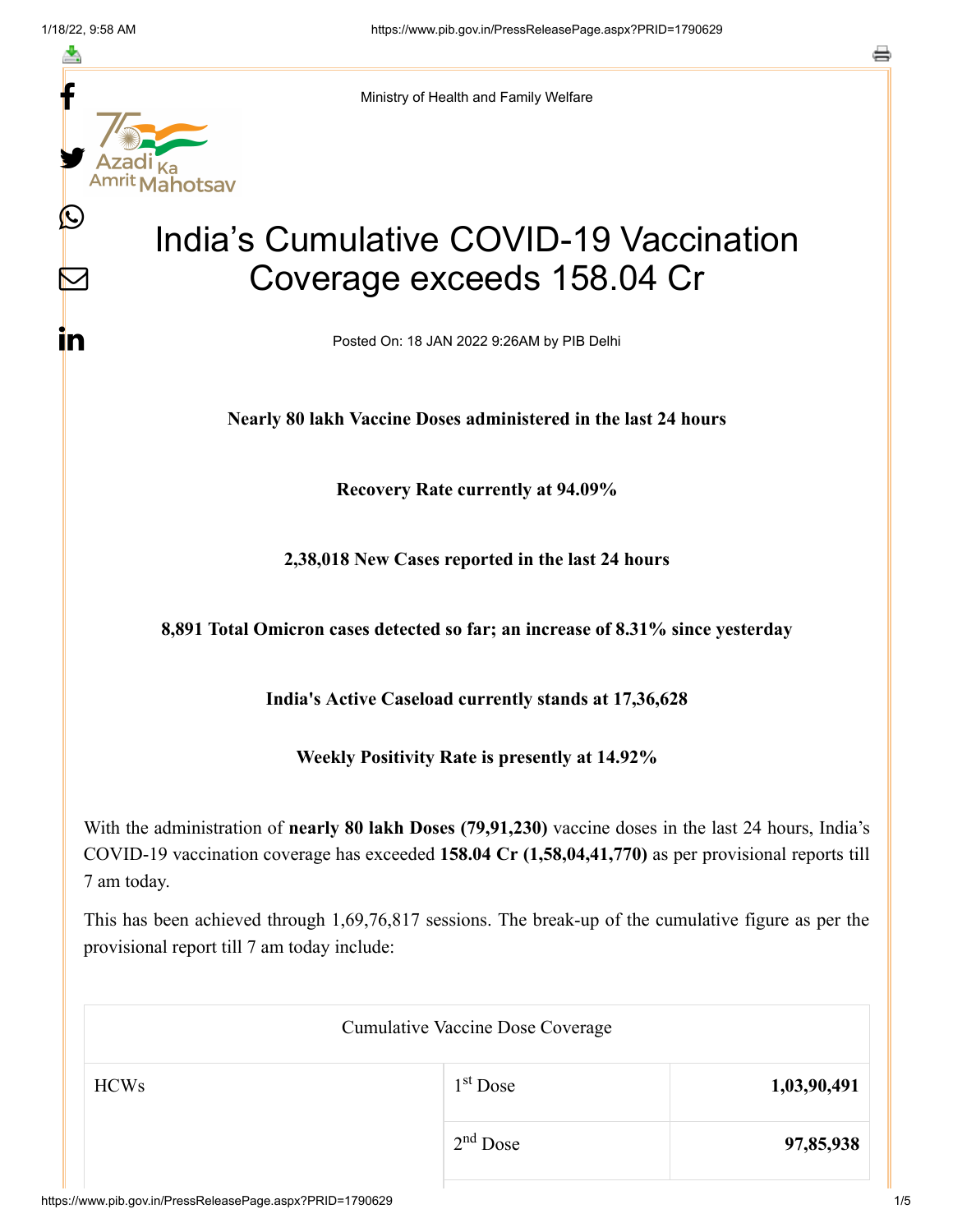| f<br>C |                        | <b>Precaution Dose</b> | 19,92,671       |
|--------|------------------------|------------------------|-----------------|
|        | <b>FLWs</b>            | $1st$ Dose             | 1,83,89,252     |
|        |                        | $2nd$ Dose             | 1,70,67,978     |
|        |                        | <b>Precaution Dose</b> | 16,85,446       |
|        | Age Group 15-18 years  | 1 <sup>st</sup> Dose   | 3,59,30,929     |
| in     | Age Group 18-44 years  | 1 <sup>st</sup> Dose   | 52,70,37,267    |
|        |                        | $2nd$ Dose             | 37, 23, 42, 067 |
|        | Age Group 45-59 years  | $1st$ Dose             | 19,78,94,832    |
|        |                        | $2nd$ Dose             | 16, 19, 28, 196 |
|        | Over 60 years          | $1st$ Dose             | 12,32,93,789    |
|        |                        | $2nd$ Dose             | 10,12,96,621    |
|        |                        | <b>Precaution Dose</b> | 14,06,293       |
|        | <b>Precaution Dose</b> |                        | 50,84,410       |
|        | Total                  |                        | 1,58,04,41,770  |

**1,57,421** patients have recovered in the last 24 hours and the cumulative tally of recovered patients (since the beginning of the pandemic) is now at **3,53,94,882.**

Consequently, India's recovery rate stands at **94.09%.**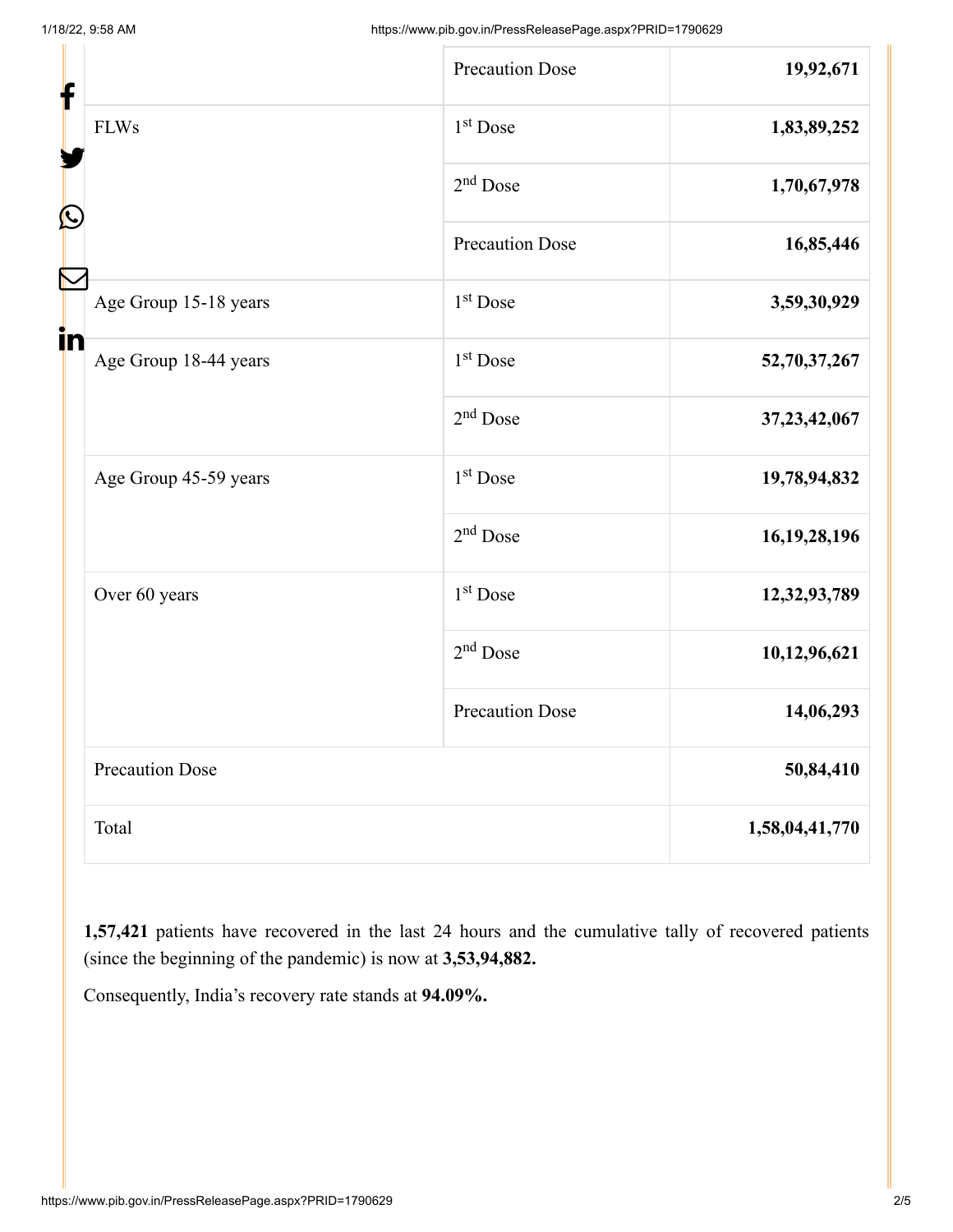

**2,38,018 new cases** were reported in the last 24 hours.



India's Active Caseload is presently at **17,36,628.** Active cases constitute **4.62%** of the country's total Positive Cases**.**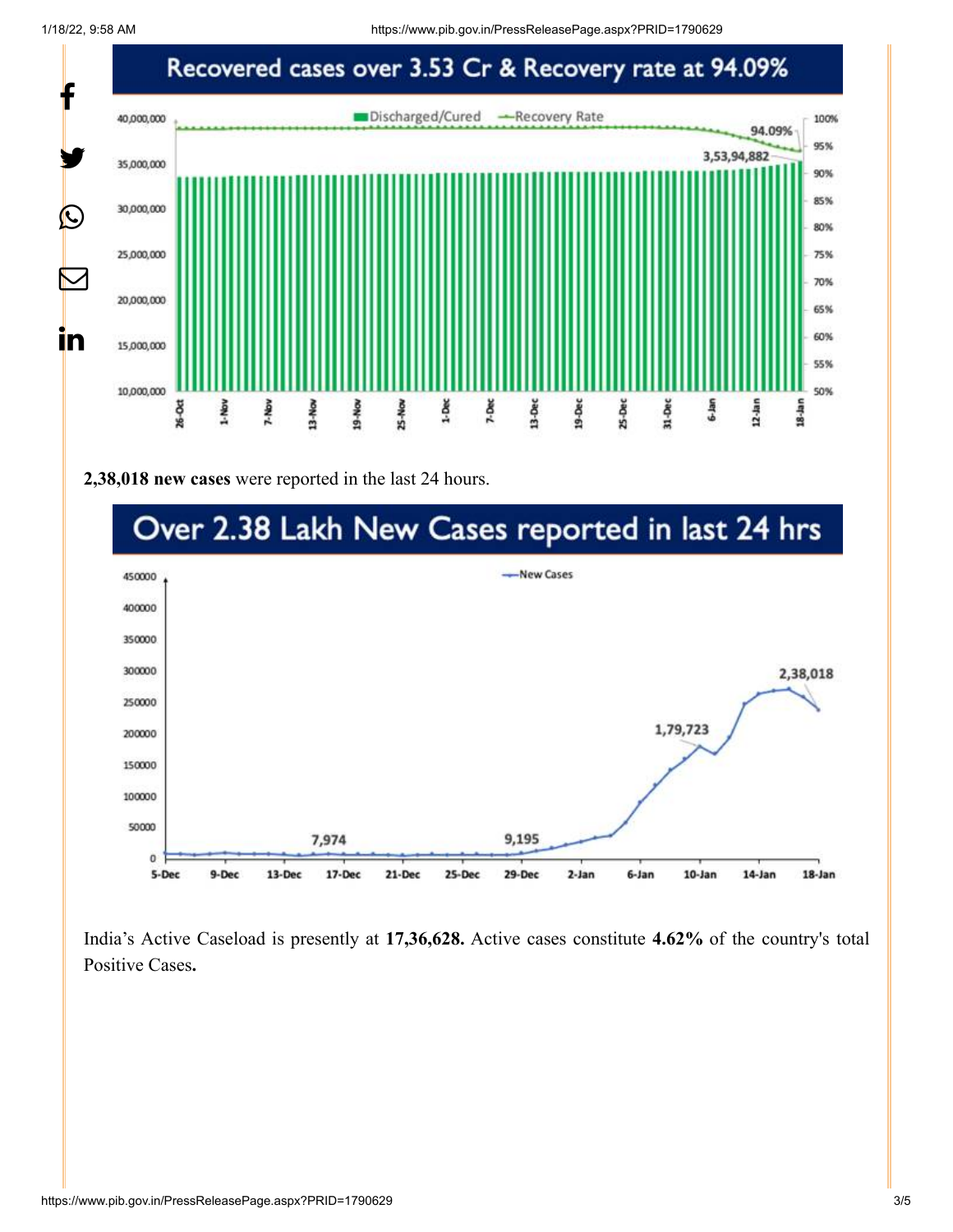1/18/22, 9:58 AM https://www.pib.gov.in/PressReleasePage.aspx?PRID=1790629





The testing capacity across the country continues to be expanded. The last 24 hours saw a total of **16,49,143** tests being conducted. India has so far conducted over **70.54 Cr (70,54,11,425**) cumulative tests.

While testing capacity has been enhanced across the country, **Weekly Positivity Rate** in the country currently **stands at 14.92%** and the **Daily Positivity rate also reported to be 14.43%.**